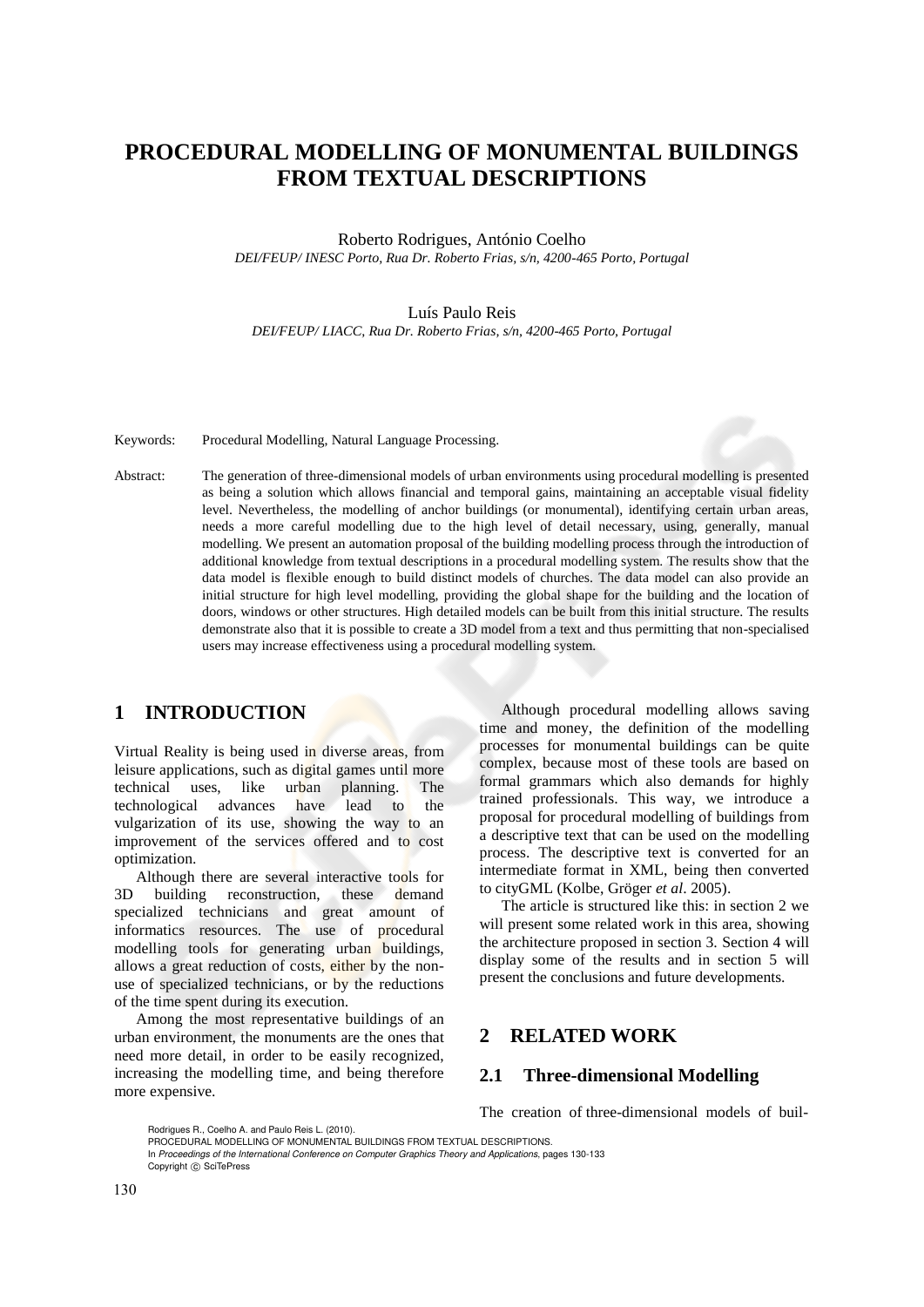dings for urban environments is a long lasting process that can be used in archaeology (Pollefeys, Proesmans *et al*. 2000), (Uotila and Sartes 2000), (Bernardes and Martins 2003) and (Frischer 2008), in environmental simulations and in architecture or urban planning (Shiode 2001) (Döllner, Kolbe *et al*. 2006).

The proposal cityGML (Kolbe, Gröger *et al*. 2005), covers the geometric, topologic and semantic aspects of three-dimensional urban models. It is a free format and based in ISO standards and sustains 3D simple or complex geometry and topology. It stores not only the geometric information, referring to shape and topologic characteristics of buildings, but also semantic information, with a correspondence between the geometric object and the semantic object.

### **2.2 Procedural Modelling**

The costs and time used to model urban environments have led to the appearance of some research works for automating those tasks, aimed to the creation of procedural modelling solutions.

There are two guidelines for this process, automating the collecting process and data interpretation or enlarging the original data through a wider base of knowledge.

In the first case, it is necessary to collect a wide set of information about the environment to be modelled. Beside photos and video, the data can also be gathered from three-dimensional point meshes or from laser or x-ray sweeping.

In the second case, the widening of the original data is obtained through mathematical tools, which amplify the original information. The L systems and shape grammars are among the tools that allow a high level of data amplification.

With the proliferation of informatics systems, information has become available in several sources and often, not compatible. A proposal of semiautomatic expeditious modelling (Coelho, Bessa *et al*. 2007) proposes a system for modelling urban environments, with access to different information sources, and that uses L systems to carry out the modelling.

The works of Wonka and Müller, from the definition of split grammars (Wonka 2003) to the development of CGA Shape grammars (Mueller, Wonka *et al*. 2006) allows the creation of detailed building facades (Mueller, Zeng *et al*. 2007).

In the range of graphic computing, a system (Liu, Xu *et al*. 2006) was presented for the reconstruction of old Chinese houses, using a semantic model. This

system converts the geometric components, like points, lines or triangles into semantic components, such as, streets, blocks and houses.

# **3 PROCEDURAL MODELLING OF BUILDINGS FROM TEXTUAL INFORMATION**

In this section we describe a modelling process for extracting all relevant information, from textual descriptions, in order to create a 3D model. Since this is a complex process it has been divided in several development phases.

In the first phase, the system reads a text that describes a simplified monumental building using a simple grammar.

The proposed modelling process will generate a 3D model of a church, in cityGML format from a natural language text, written in Portuguese.

Figure 1 presents the general architecture scheme of the modelling process.



Figure 1: General architecture.

The modelling process is divided in two stages:

- Extraction of the model's characteristics, contained in the text file written in natural language, for an interoperable format and stored as a XML file. This file should obey the specifications of the XML scheme from which we can see an extract in figure 2;
- Conversion of the data model to a 3D model, in cityGML format.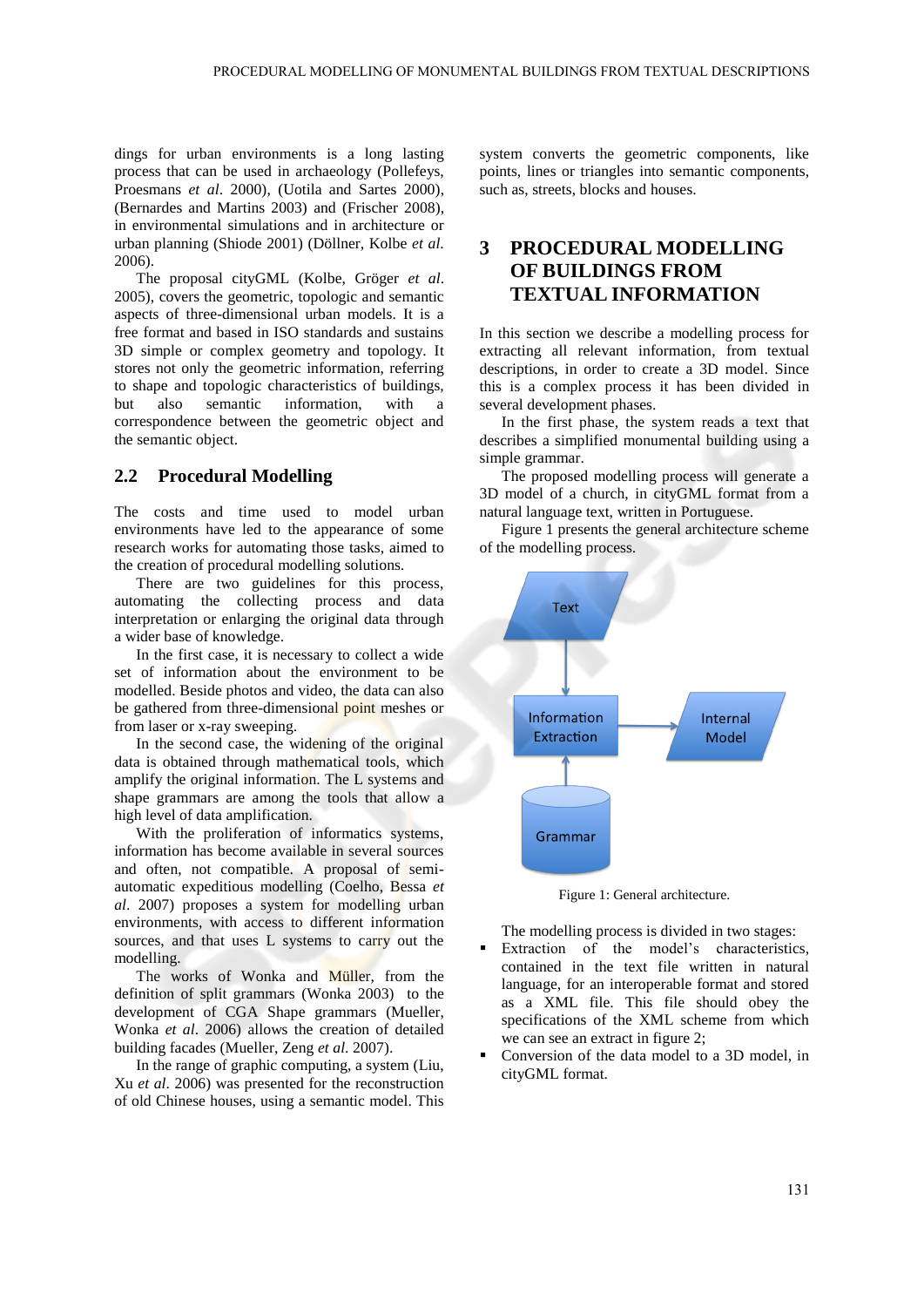```
<xs:element name="building">
   <xs:complexType>
    <xs:sequence>
     <xs:element ref="type" />
      <xs:element ref="name" />
     <xs:element ref="main" />
     <xs:element ref="towers" />
    </xs:sequence>
   </xs:complexType>
  </xs:element>
```
Figure 2: Extract of XML scheme of the internal model.

#### **3.1 Natural Language Processing**

The information extraction module, was developed using NooJ (Silberztein 2004). This grammar uses the recognition resources implemented by the portal Port4NooJ (Ribeiro 2008), having been developed specific resources for this area.

The formats of churches and their descriptive texts have been analyzed, and a typical text has been created for this type of building that describes it realistically.

Therefore, the text should indicate the type of building being analyzed, describing its constitution in terms of buildings or towers. The text should also indicate the relative position of the towers.

A generic church can be described by a text as the one presented in figure 3.

```
"The church of XYZ has a main body and 2 towers.
The bell tower is on the right and front.
The tower is on the left and front."
```
Figure 3: Textual representation of a church.

The information extraction module, retrieving the related information for the data model, processes this text.

### **3.2 Data Model**

The data model can store one or more buildings, but the first building is set as the origin of the referential. All buildings can be composed by a main body (or central wing), one or more towers and one or more entrances.

All buildings have, necessarily, a main body. Figure 4 shows an extraction of the XML internal model created from the Figure 3 text. The description of a building must always be carried out with the observer facing the main entrance.

For each tower, besides its attributes (length, width, height and span) one must also refer the position in relation to the main building and axis X and Y. Then, the posX may assume the value "left", "centre" or "right", being also indicated, in percentage, how much of the tower is (or not) inside the main building. In the case of posY, the possible values it can assume are "front", "middle" or "back". In case it is not mentioned in the text what the value of this percentage is, the natural language processing module assumes that the tower is leaning against the building. The shape of the roofs is also automatically associated to the type of roof, having a pyramid shape in the towers and a triangle in the others.



Figure 4: Extract from XML file, representing a church with two towers.

### **3.3 Creating the 3D Model**

The data model contains semantic information that identifies the type of building (main or tower) and also information about its position. A geometric shape corresponds to each type of building, as defined for this prototype phase. This way, it is possible to convert this data model to a 3D representation. We choose cityGML because it is possible to combine semantic and geometric infor